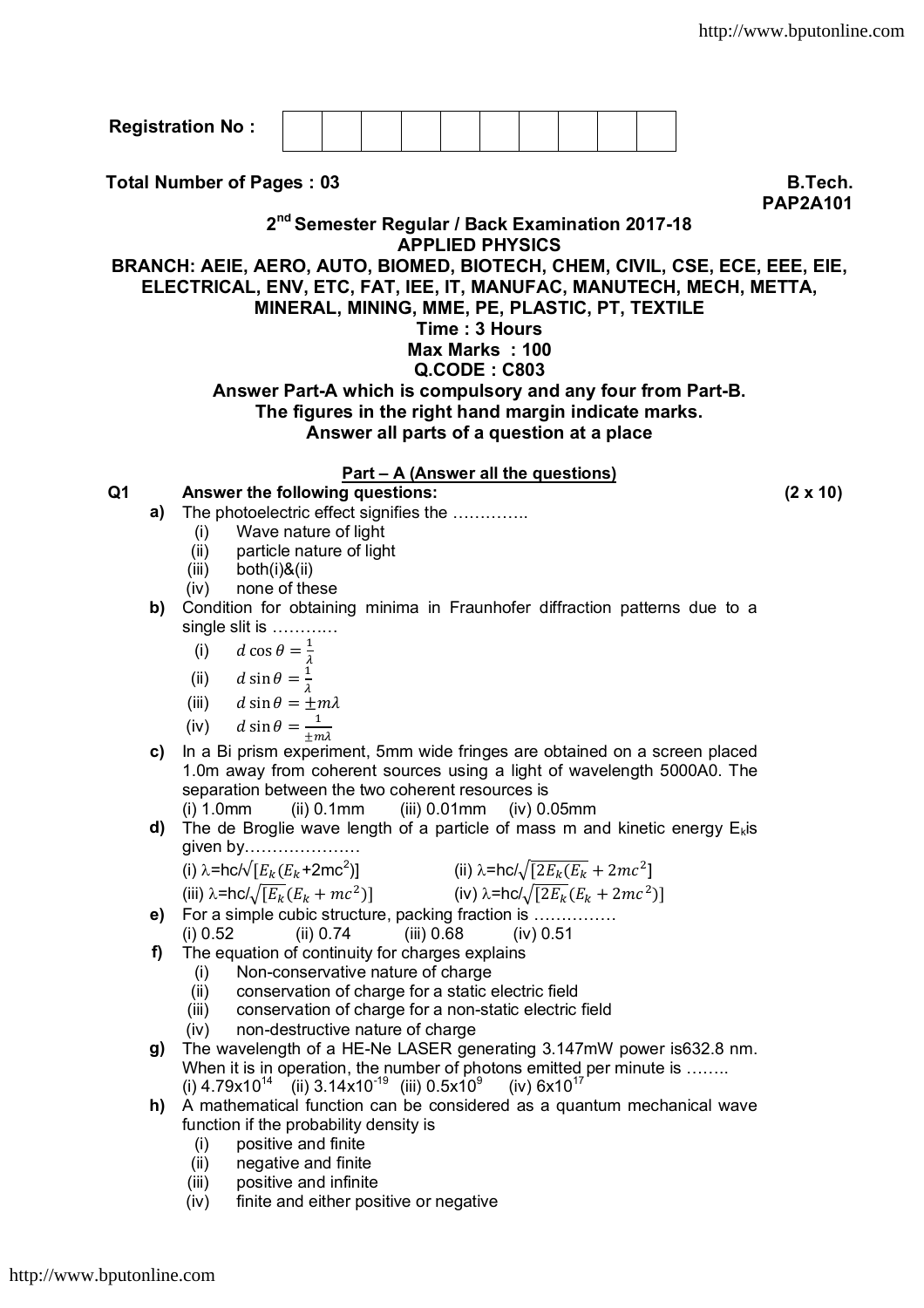- **i)** In a Compton scattering process, the wavelength of the incident beam changes from .5 nm to ……… when scattered at an angle 45 $^{\rm 0}$ .
	- $(i)$  1.49nm  $(ii)$  0.78nm  $(iii)$  0.5nm  $(iv)$  none of these
- **j)** For a high damping factor, the resonance ……….
	- (i) is very high
	- (ii) is unaffected
	- (iii) is flatter
	- (iv) varies linearly

## **Q2 Answer the following questions: (2 x 10)**

- **a)** Graphically show the variation of phase difference between the oscillator and driving force with frequency for two representative damping forces.
- **b)** State de Alembert's principle.
- c) The photoelectric threshold of tungsten is 2300A<sup>0</sup>.Determine the energy of the electron ejected from the surface by ultraviolet light of wavelength 1800A $^0$ .
- **d)** Write two applications of LASER.
- **e)** The refractive indices of for core and cladding for a step index fibre are 1.52 and 1.41 respectively. Calculate the numerical aperture of the fibre.
- **f)** Write in SI unit system, the integral and differential forms of Gauss' law in electrostatics in a dielectric medium.
- **g)** The wave function of a system is a linear combination of the eigen function  $\varphi_1$ ,  $\varphi_2$ ,  $\varphi_3$ ,  $\varphi_4$  and  $\varphi_5$

$$
=\frac{1}{\sqrt{3}}\phi_1+\frac{1}{\sqrt{3}}\phi_2+\frac{1}{\sqrt{6}}\phi_3+\frac{1}{\sqrt{24}}\phi_4+\frac{1}{\sqrt{8}}\phi_5
$$

- **h)** A parallel plate capacitor having circular plates of radius 5.5 cm is being charged. Calculate the displacement current if the rate of change of electric field between the plates is  $1.5x10^{10}$  V/m.s.
- **i)** Mass of proton is approximately 1840 times of the mass of an electron. Calculate the ratio of the de Broglie wavelengths of electron and proton if both the particles move with same velocity.
- **j)** State and explain Heisenberg's uncertainty principle.

## **Part – B (Answer any four questions)**

- **Q3 a)** What are normal coordinates? Set up the differential equations of motion of two pendulums of equal masses coupled together by a spring and hence find out the normal mode frequencies. Discuss the in phase mode and out of phase mode of oscillations. **(10)**
	- **b)** Apply Lagrange's equation of motion to obtain the differential equation for a one dimensional harmonic oscillator. **(5)**
- **Q4 a)** Derive an expression for fringe spacing in a two source interference pattern. **(5)**
	- **b)** With neat diagrams, explain in detail, the determination of wavelength of light using Fresnel's Biprism. **(7)**
	- **c)** The diameter of the central zone of a zone plate is 2.3mm. If a point source of light of wavelength  $\lambda = 5893 \, A^0$  is placed at a distance of 6.0m from the zone plate, calculate the position of the first image. **(3)**
- **Q5 a)** What is band theory of solids?Discuss the classification of materials on the basis of band theory of solids. **(8)**
	- **b)** State and explain Bragg's law. **(3)**
	- c) X-ray of wavelength  $1.4 A<sup>0</sup>$  is found to be Bragg reflected from (111) plane of an fcc crystal structure. If the lattice parameter of the crystal is  $5A<sup>0</sup>$ , find the angle at which the X-ray is incident on the (111) plane of the crystal. **(4)**